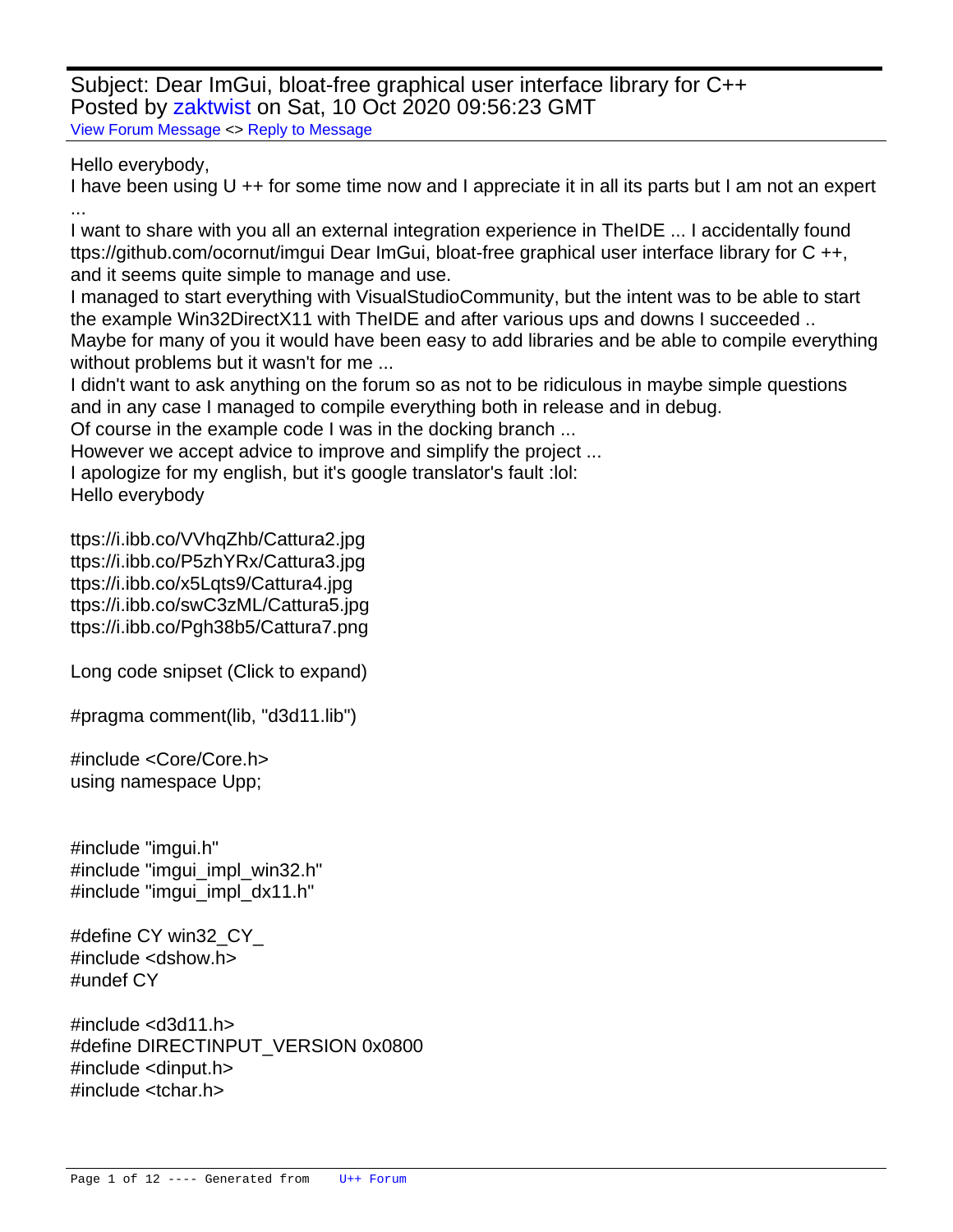```
// Data
static ID3D11Device* g_pd3dDevice = NULL;
static ID3D11DeviceContext*    q pd3dDeviceContext = NULL;
static IDXGISwapChain* g_pSwapChain = NULL;
static ID3D11RenderTargetView* g_mainRenderTargetView = NULL;
// Forward declarations of helper functions
bool CreateDeviceD3D(HWND hWnd);
void CleanupDeviceD3D();
void CreateRenderTarget();
void CleanupRenderTarget();
LRESULT WINAPI WndProc(HWND hWnd, UINT msg, WPARAM wParam, LPARAM lParam);
static bool show app dockspace = true;
static void ShowExampleAppDockSpace(bool* p_open);
// Helper to display a little (?) mark which shows a tooltip when hovered.
// In your own code you may want to display an actual icon if you are using a merged icon fonts
(see docs/FONTS.md)
static void HelpMarker(const char* desc)
{
   ImGui::TextDisabled("(?)");
   if (ImGui::IsItemHovered())
   {
     ImGui::BeginTooltip();
     ImGui::PushTextWrapPos(ImGui::GetFontSize() * 35.0f);
     ImGui::TextUnformatted(desc);
     ImGui::PopTextWrapPos();
     ImGui::EndTooltip();
   }
}
static void ShowDockingDisabledMessage()
{
  ImGuiIO&io = ImGui::GetIO();
   ImGui::Text("ERROR: Docking is not enabled! See Demo > Configuration.");
   ImGui::Text("Set io.ConfigFlags |= ImGuiConfigFlags_DockingEnable in your code, or ");
   ImGui::SameLine(0.0f, 0.0f);
   if (ImGui::SmallButton("click here"))
     io.ConfigFlags |= ImGuiConfigFlags_DockingEnable;
```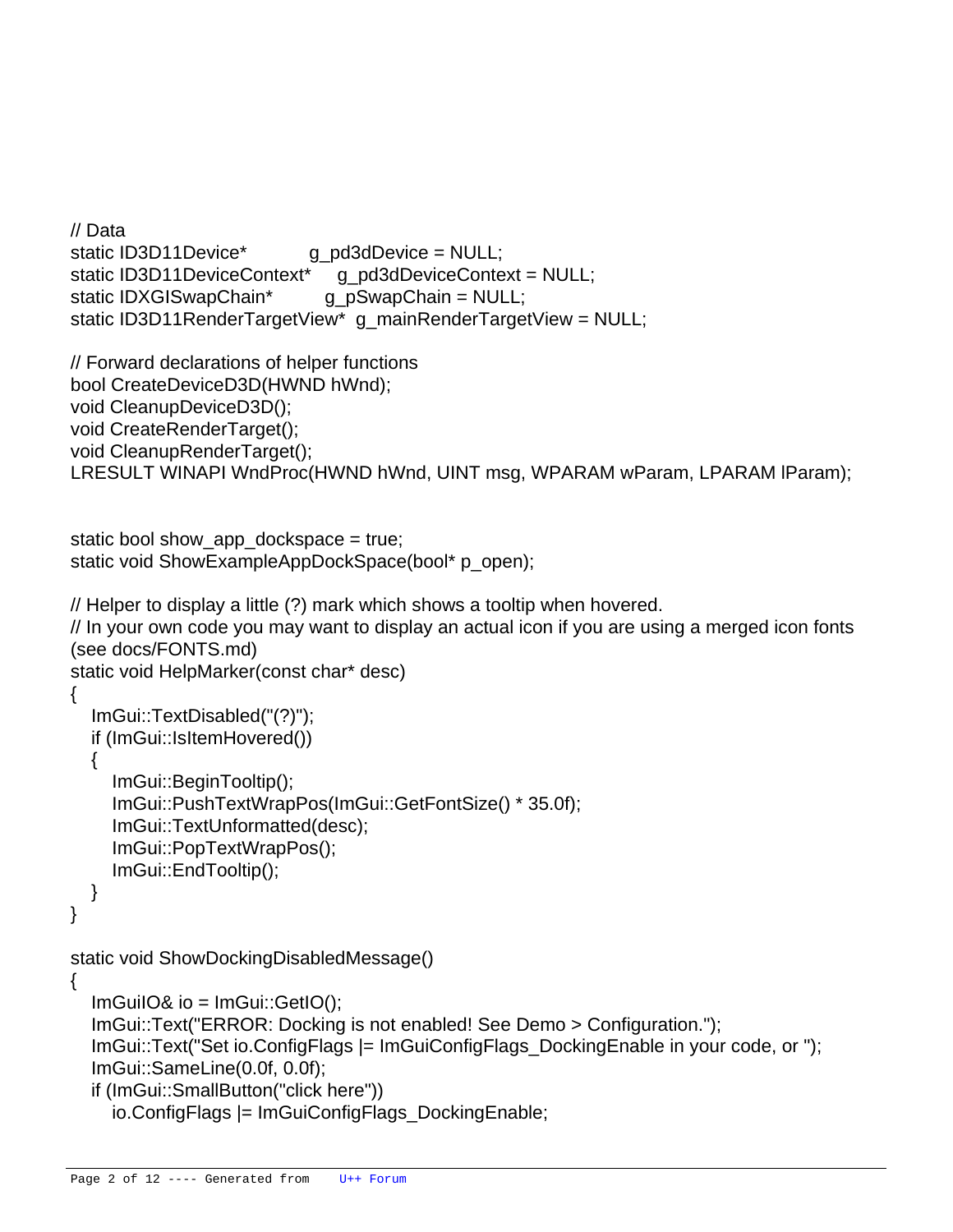}

```
// Main code
int main(int, char**)
//CONSOLE_APP_MAIN
{
ImGui_ImplWin32_EnableDpiAwareness();
	// Create application window
   //ImGui_ImplWin32_EnableDpiAwareness();
   WNDCLASSEX wc = { sizeof(WNDCLASSEX), CS_CLASSDC, WndProc, 0L, 0L,
GetModuleHandle(NULL), NULL, NULL, NULL, NULL, _T("ImGui Example"), NULL };
   ::RegisterClassEx(&wc);
  HWND hwnd = ::CreateWindow(wc.lpszClassName, T("Dear ImGui DirectX11 Example"),
WS_OVERLAPPEDWINDOW, 100, 100, 1280, 800, NULL, NULL, wc.hinstance, NULL);
	// Initialize Direct3D
   if (!CreateDeviceD3D(hwnd))
   {
     CleanupDeviceD3D();
     ::UnregisterClass(wc.lpszClassName, wc.hInstance);
     return 1;
   }
   // Show the window
   ::ShowWindow(hwnd, SW_SHOWDEFAULT);
   ::UpdateWindow(hwnd);
   // Setup Dear ImGui context
   IMGUI_CHECKVERSION();
   ImGui::CreateContext();
   ImGuiIO& io = ImGui::GetIO(); (void)io;
   io.ConfigFlags |= ImGuiConfigFlags_NavEnableKeyboard; // Enable Keyboard Controls
   //io.ConfigFlags |= ImGuiConfigFlags_NavEnableGamepad; // Enable Gamepad Controls
   io.ConfigFlags |= ImGuiConfigFlags_DockingEnable; // Enable Docking
  io.ConfigFlags |= ImGuiConfigFlags_ViewportsEnable; // Enable Multi-Viewport / Platform
Windows
   //io.ConfigViewportsNoAutoMerge = true;
   //io.ConfigViewportsNoTaskBarIcon = true;
   //io.ConfigViewportsNoDefaultParent = true;
   //io.ConfigDockingAlwaysTabBar = true;
```
//io.ConfigDockingTransparentPayload = true;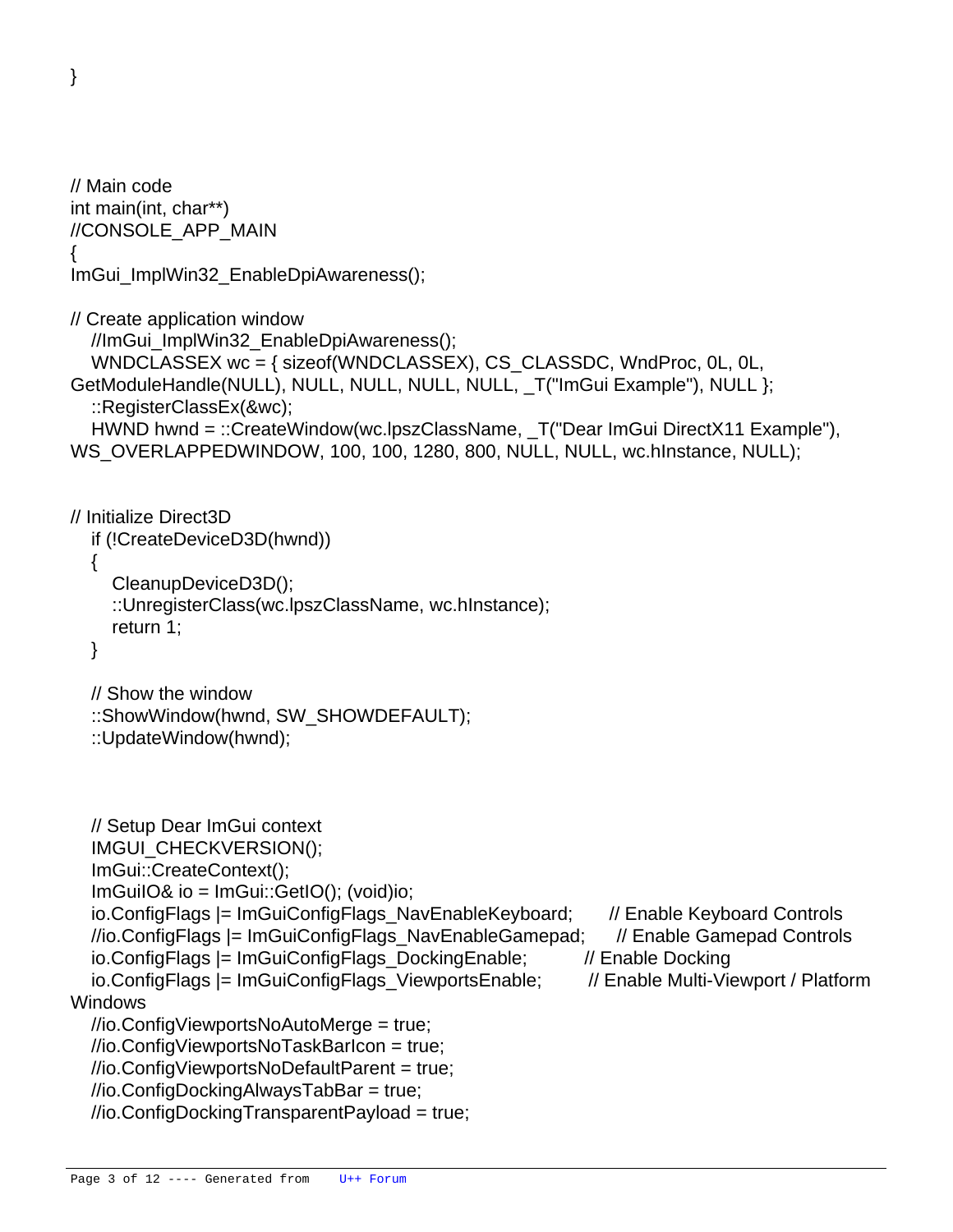#if 1

```
 io.ConfigFlags |= ImGuiConfigFlags_DpiEnableScaleFonts; // FIXME-DPI: THIS
CURRENTLY DOESN'T WORK AS EXPECTED. DON'T USE IN USER APP!
   io.ConfigFlags |= ImGuiConfigFlags_DpiEnableScaleViewports; // FIXME-DPI
#endif
```
 // Setup Dear ImGui style ImGui::StyleColorsDark(); //ImGui::StyleColorsClassic();

 // When viewports are enabled we tweak WindowRounding/WindowBg so platform windows can look identical to regular ones.

```
 ImGuiStyle& style = ImGui::GetStyle();
 if (io.ConfigFlags & ImGuiConfigFlags_ViewportsEnable)
 {
   style.WindowRounding = 0.0f;
   style.Colors[ImGuiCol_WindowBg].w = 1.0f;
 }
```

```
 // Setup Platform/Renderer bindings
 ImGui_ImplWin32_Init(hwnd);
 ImGui_ImplDX11_Init(g_pd3dDevice, g_pd3dDeviceContext);
```
// Load Fonts

 // - If no fonts are loaded, dear imgui will use the default font. You can also load multiple fonts and use ImGui::PushFont()/PopFont() to select them.

 // - AddFontFromFileTTF() will return the ImFont\* so you can store it if you need to select the font among multiple.

 // - If the file cannot be loaded, the function will return NULL. Please handle those errors in your application (e.g. use an assertion, or display an error and quit).

 // - The fonts will be rasterized at a given size (w/ oversampling) and stored into a texture when calling ImFontAtlas::Build()/GetTexDataAsXXXX(), which ImGui\_ImplXXXX\_NewFrame below will call.

// - Read 'docs/FONTS.md' for more instructions and details.

 $\frac{1}{4}$  - Remember that in C/C++ if you want to include a backslash \ in a string literal you need to write a double backslash \\!

//io.Fonts->AddFontDefault();

//io.Fonts->AddFontFromFileTTF("../../misc/fonts/Roboto-Medium.ttf", 16.0f);

//io.Fonts->AddFontFromFileTTF("../../misc/fonts/Cousine-Regular.ttf", 15.0f);

//io.Fonts->AddFontFromFileTTF("../../misc/fonts/DroidSans.ttf", 16.0f);

//io.Fonts->AddFontFromFileTTF("../../misc/fonts/ProggyTiny.ttf", 10.0f);

 //ImFont\* font = io.Fonts->AddFontFromFileTTF("c:\\Windows\\Fonts\\ArialUni.ttf", 18.0f, NULL, io.Fonts->GetGlyphRangesJapanese());

 $//IM$  ASSERT(font  $!=$  NULL);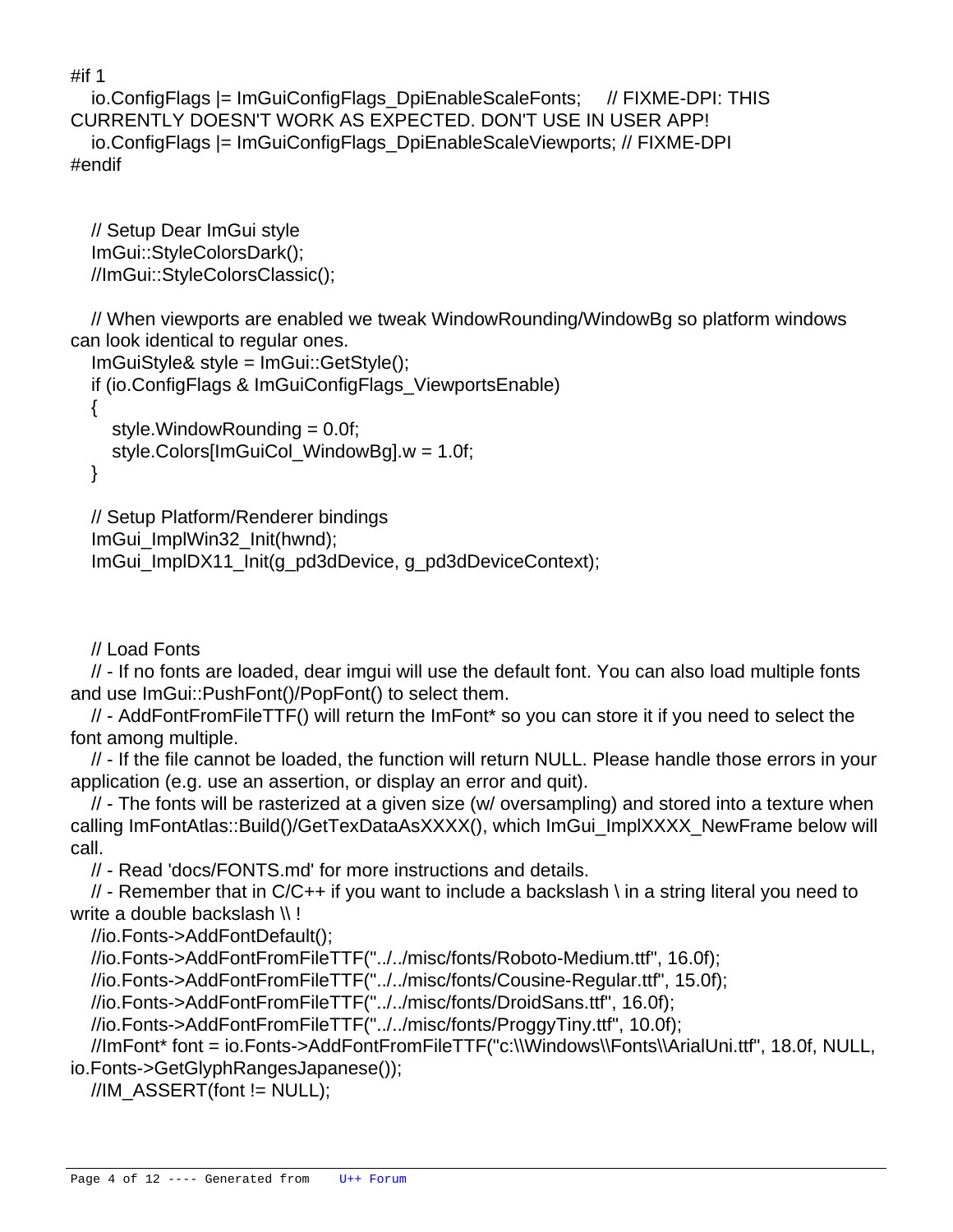// Our state bool show demo window  $=$  true; bool show\_another\_window = false; ImVec4 clear\_color = ImVec4(0.45f, 0.55f, 0.60f, 1.00f);

 // Main loop MSG msg; ZeroMemory(&msg, sizeof(msg)); while (msg.message != WM\_QUIT)

{

// Poll and handle messages (inputs, window resize, etc.)

 // You can read the io.WantCaptureMouse, io.WantCaptureKeyboard flags to tell if dear imgui wants to use your inputs.

 // - When io.WantCaptureMouse is true, do not dispatch mouse input data to your main application.

 // - When io.WantCaptureKeyboard is true, do not dispatch keyboard input data to your main application.

 // Generally you may always pass all inputs to dear imgui, and hide them from your application based on those two flags.

```
 if (::PeekMessage(&msg, NULL, 0U, 0U, PM_REMOVE))
 {
   ::TranslateMessage(&msg);
   ::DispatchMessage(&msg);
   continue;
 }
```

```
 // Start the Dear ImGui frame
ImGui_ImplDX11_NewFrame();
 ImGui_ImplWin32_NewFrame();
 ImGui::NewFrame();
```
 ShowExampleAppDockSpace(&show\_app\_dockspace);

 // 1. Show the big demo window (Most of the sample code is in ImGui::ShowDemoWindow()! You can browse its code to learn more about Dear ImGui!).

```
 if (show_demo_window)
```
ImGui::ShowDemoWindow(&show\_demo\_window);

 // 2. Show a simple window that we create ourselves. We use a Begin/End pair to created a named window.

```
static float f = 0.0f;
static int counter = 0;
```
{

append into it.

ImGui::Begin("Hello, world!"); // Create a window called "Hello, world!" and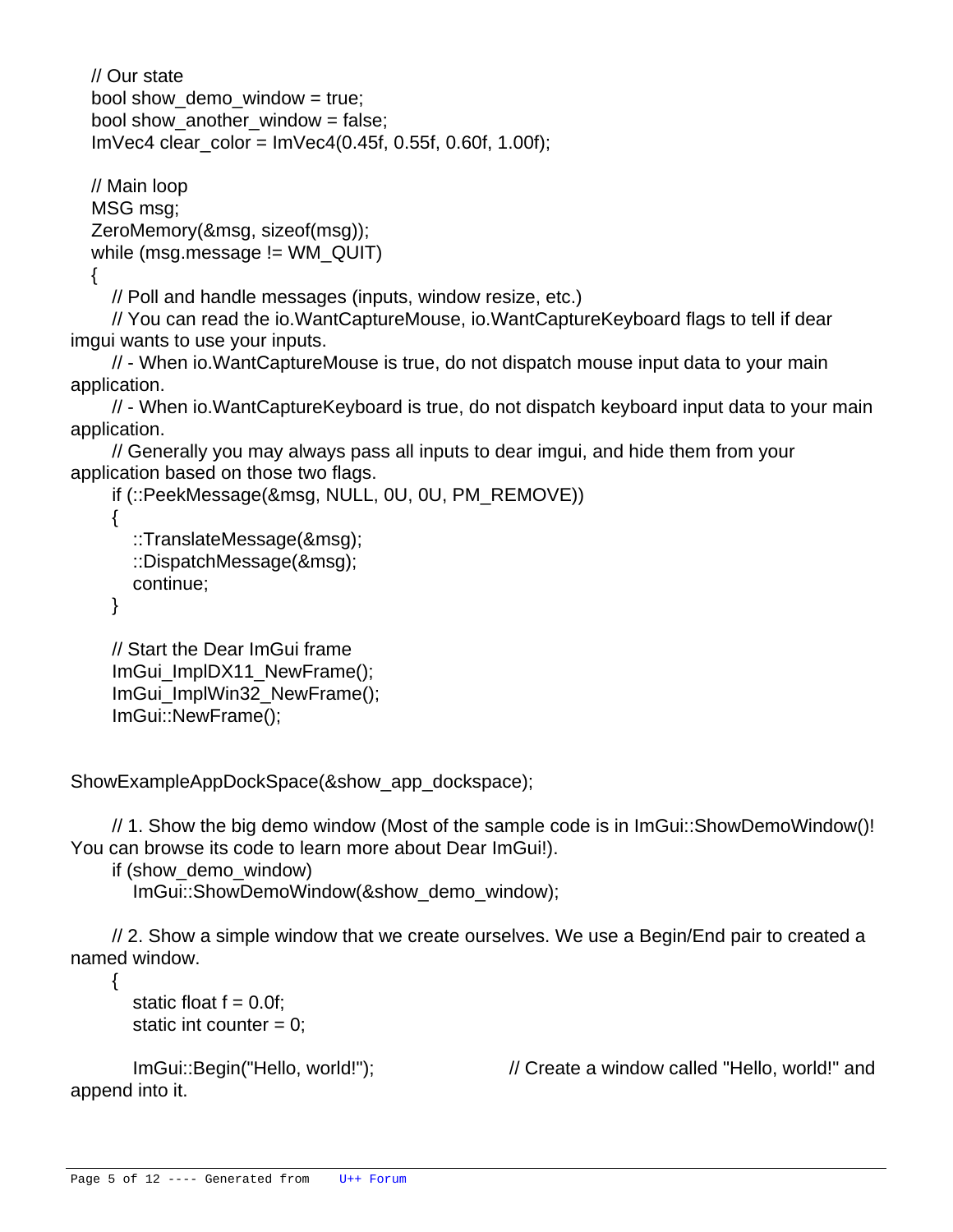```
ImGui::Text("This is some useful text."); // Display some text (you can use a
format strings too)
       ImGui::Checkbox("Demo Window", &show_demo_window); // Edit bools storing our
window open/close state
        ImGui::Checkbox("Another Window", &show_another_window);
        ImGui::SliderFloat("float", &f, 0.0f, 1.0f); // Edit 1 float using a slider from 0.0f to 1.0f
        ImGui::ColorEdit3("clear color", (float*)&clear_color); // Edit 3 floats representing a color
       if (ImGui::Button("Button")) // Buttons return true when clicked (most
widgets return true when edited/activated)
          counter++;
        ImGui::SameLine();
        ImGui::Text("counter = %d", counter);
        ImGui::Text("Application average %.3f ms/frame (%.1f FPS)", 1000.0f /
ImGui::GetIO().Framerate, ImGui::GetIO().Framerate);
        ImGui::End();
     }
     // 3. Show another simple window.
     if (show_another_window)
     {
        ImGui::Begin("Another Window", &show_another_window); // Pass a pointer to our bool
variable (the window will have a closing button that will clear the bool when clicked)
        ImGui::Text("Hello from another window!");
        if (ImGui::Button("Close Me"))
         show another window = false;
        ImGui::End();
     }
     // Rendering
     ImGui::Render();
     g_pd3dDeviceContext->OMSetRenderTargets(1, &g_mainRenderTargetView, NULL);
     g_pd3dDeviceContext->ClearRenderTargetView(g_mainRenderTargetView,
(float*)&clear_color);
    ImGui_ImplDX11_RenderDrawData(ImGui::GetDrawData());
     // Update and Render additional Platform Windows
     if (io.ConfigFlags & ImGuiConfigFlags_ViewportsEnable)
     {
        ImGui::UpdatePlatformWindows();
        ImGui::RenderPlatformWindowsDefault();
     }
     g_pSwapChain->Present(1, 0); // Present with vsync
     //g_pSwapChain->Present(0, 0); // Present without vsync
   }
```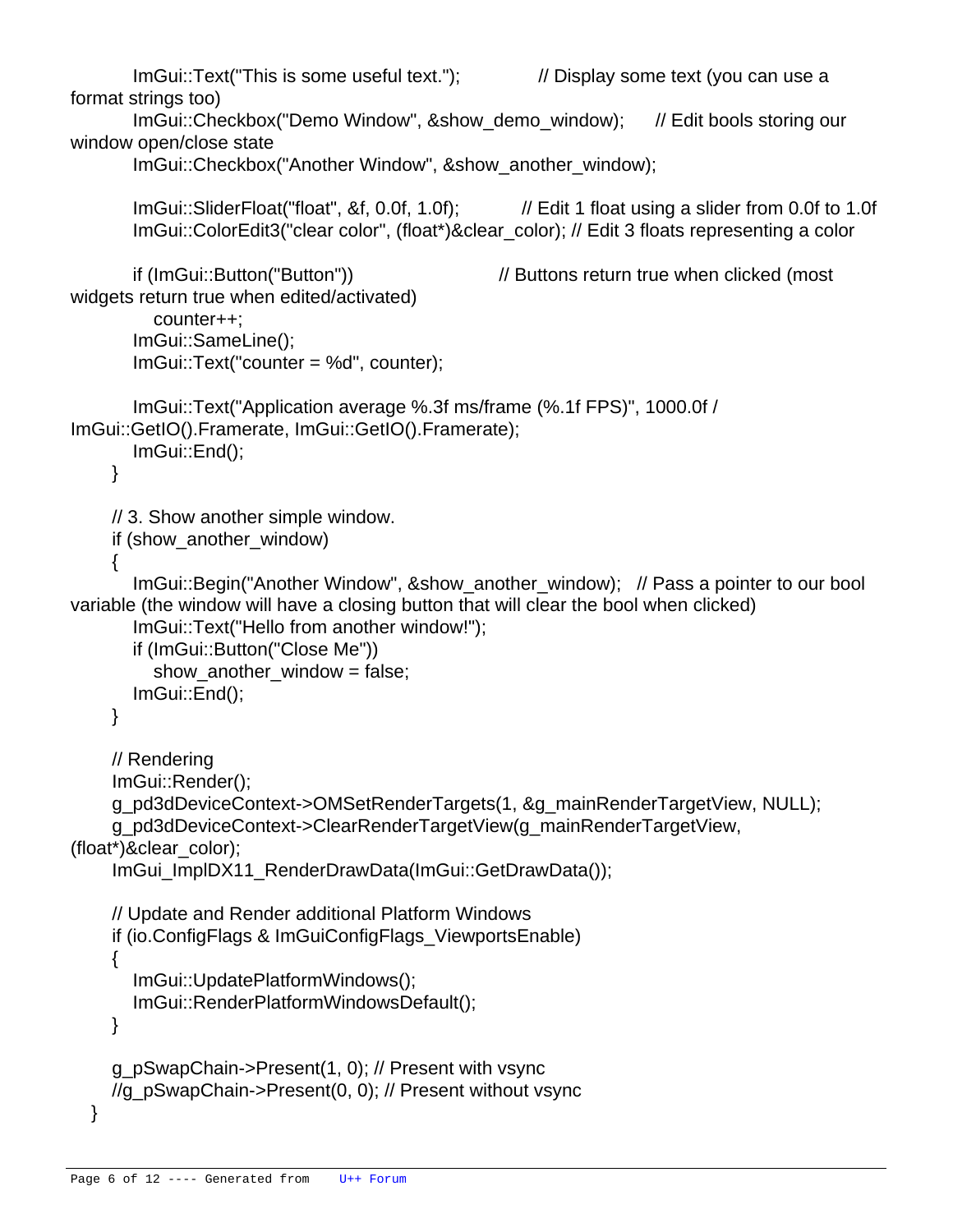```
 // Cleanup
   ImGui_ImplDX11_Shutdown();
   ImGui_ImplWin32_Shutdown();
   ImGui::DestroyContext();
   CleanupDeviceD3D();
   ::DestroyWindow(hwnd);
   ::UnregisterClass(wc.lpszClassName, wc.hInstance);
   return 0;
}
void ShowExampleAppDockSpace(bool* p_open)
{
  static bool opt fullscreen = true;
  static bool opt padding = false;
  static ImGuiDockNodeFlags dockspace flags = ImGuiDockNodeFlags_None;
   // We are using the ImGuiWindowFlags_NoDocking flag to make the parent window not
dockable into,
   // because it would be confusing to have two docking targets within each others.
   ImGuiWindowFlags window_flags = ImGuiWindowFlags_MenuBar |
ImGuiWindowFlags_NoDocking;
   if (opt_fullscreen)
   {
     ImGuiViewport* viewport = ImGui::GetMainViewport();
     ImGui::SetNextWindowPos(viewport->GetWorkPos());
     ImGui::SetNextWindowSize(viewport->GetWorkSize());
     ImGui::SetNextWindowViewport(viewport->ID);
     ImGui::PushStyleVar(ImGuiStyleVar_WindowRounding, 0.0f);
     ImGui::PushStyleVar(ImGuiStyleVar_WindowBorderSize, 0.0f);
    window flags |= ImGuiWindowFlags_NoTitleBar | ImGuiWindowFlags_NoCollapse |
ImGuiWindowFlags_NoResize | ImGuiWindowFlags_NoMove;
    window flags |= ImGuiWindowFlags_NoBringToFrontOnFocus |
ImGuiWindowFlags_NoNavFocus;
   }
   else
   {
     dockspace_flags &= ~ImGuiDockNodeFlags_PassthruCentralNode;
   }
```
 // When using ImGuiDockNodeFlags\_PassthruCentralNode, DockSpace() will render our background

// and handle the pass-thru hole, so we ask Begin() to not render a background.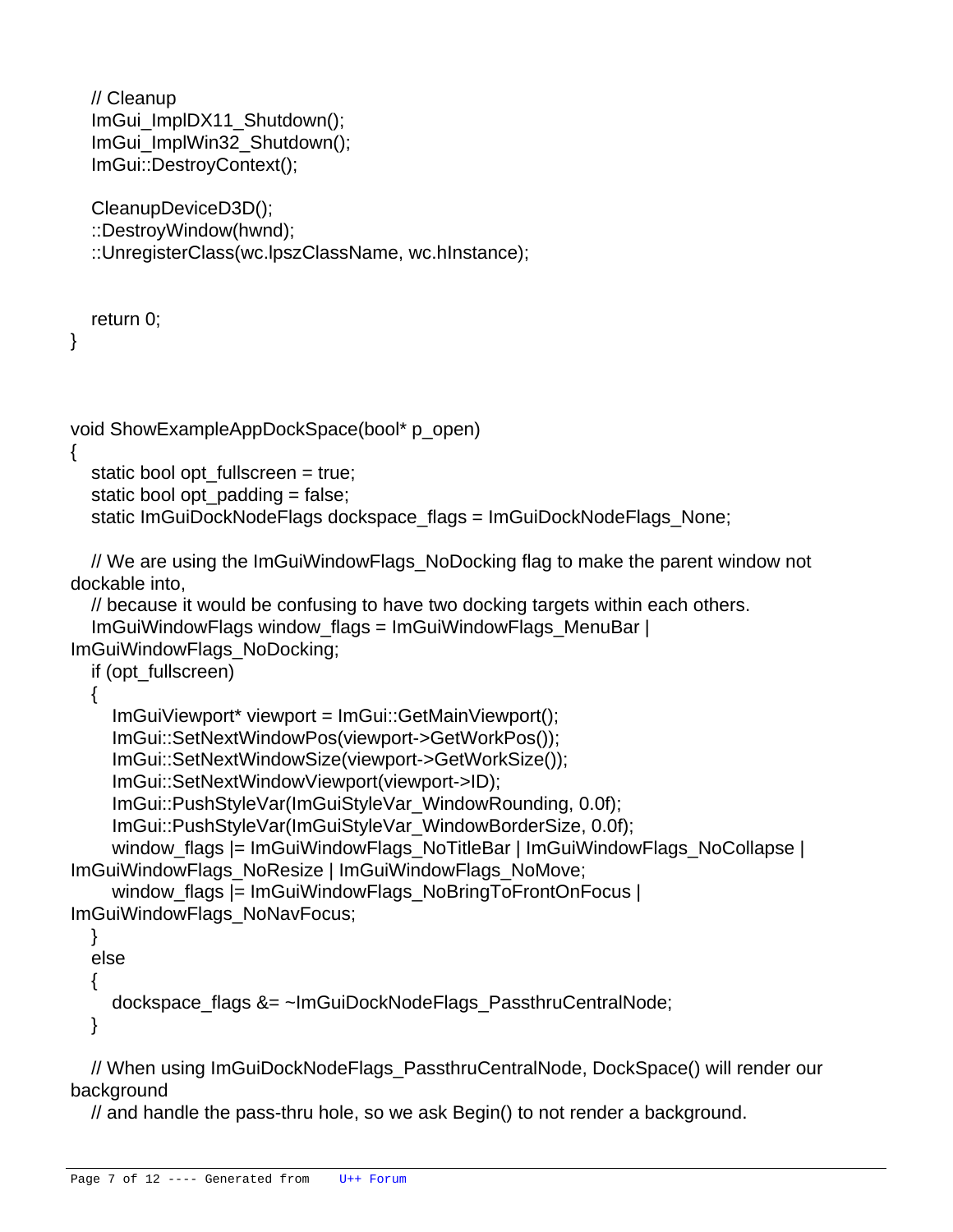if (dockspace\_flags & ImGuiDockNodeFlags\_PassthruCentralNode) window flags  $|=$  ImGuiWindowFlags\_NoBackground;

// Important: note that we proceed even if Begin() returns false (aka window is collapsed).

// This is because we want to keep our DockSpace() active. If a DockSpace() is inactive,

// all active windows docked into it will lose their parent and become undocked.

 // We cannot preserve the docking relationship between an active window and an inactive docking, otherwise

 // any change of dockspace/settings would lead to windows being stuck in limbo and never being visible.

```
 if (!opt_padding)
     ImGui::PushStyleVar(ImGuiStyleVar_WindowPadding, ImVec2(0.0f, 0.0f));
   ImGui::Begin("DockSpace Demo", p_open, window_flags);
   if (!opt_padding)
     ImGui::PopStyleVar();
   if (opt_fullscreen)
     ImGui::PopStyleVar(2);
   // DockSpace
   ImGuiIO& io = ImGui::GetIO();
   if (io.ConfigFlags & ImGuiConfigFlags_DockingEnable)
   {
     ImGuiID dockspace_id = ImGui::GetID("MyDockSpace");
     ImGui::DockSpace(dockspace_id, ImVec2(0.0f, 0.0f), dockspace_flags);
   }
   else
   {
     ShowDockingDisabledMessage();
   }
   if (ImGui::BeginMenuBar())
   {
     if (ImGui::BeginMenu("Options"))
     {
       // Disabling fullscreen would allow the window to be moved to the front of other windows,
        // which we can't undo at the moment without finer window depth/z control.
        ImGui::MenuItem("Fullscreen", NULL, &opt_fullscreen);
        ImGui::MenuItem("Padding", NULL, &opt_padding);
        ImGui::Separator();
        if (ImGui::MenuItem("Flag: NoSplit", "", (dockspace_flags &
ImGuiDockNodeFlags_NoSplit) != 0)) { dockspace_flags ^=
ImGuiDockNodeFlags_NoSplit; }
        if (ImGui::MenuItem("Flag: NoResize", "", (dockspace_flags &
ImGuiDockNodeFlags_NoResize) != 0)) { dockspace_flags ^=
ImGuiDockNodeFlags_NoResize; }
        if (ImGui::MenuItem("Flag: NoDockingInCentralNode", "", (dockspace_flags &
```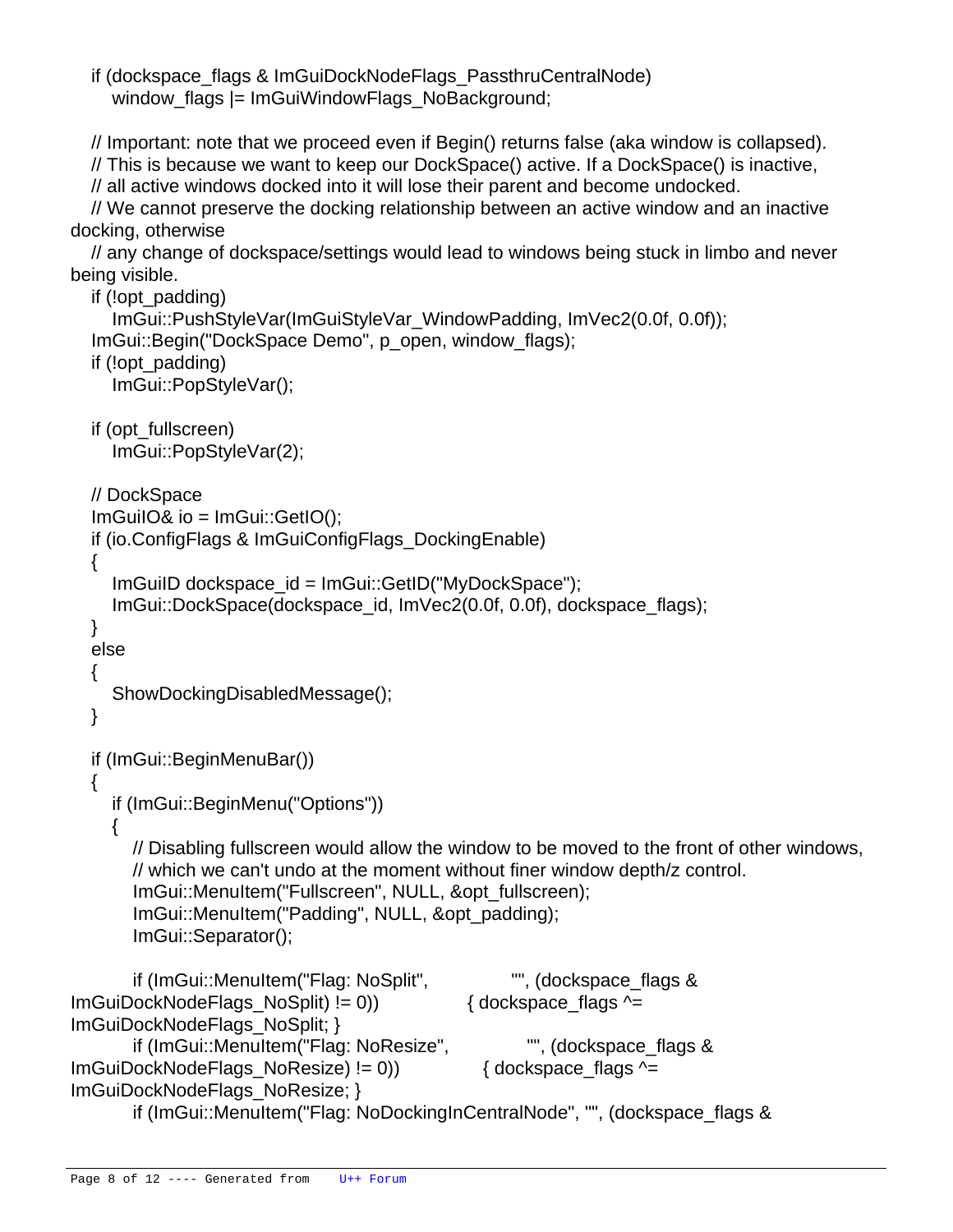ImGuiDockNodeFlags\_NoDockingInCentralNode) != 0)) { dockspace\_flags ^= ImGuiDockNodeFlags\_NoDockingInCentralNode; }

 if (ImGui::MenuItem("Flag: AutoHideTabBar", "", (dockspace\_flags & ImGuiDockNodeFlags\_AutoHideTabBar) != 0)) { dockspace\_flags ^= ImGuiDockNodeFlags\_AutoHideTabBar; }

 if (ImGui::MenuItem("Flag: PassthruCentralNode", "", (dockspace\_flags & ImGuiDockNodeFlags\_PassthruCentralNode) != 0, opt\_fullscreen)) { dockspace\_flags  $\sim$ = ImGuiDockNodeFlags\_PassthruCentralNode; }

ImGui::Separator();

```
 if (ImGui::MenuItem("Close", NULL, false, p_open != NULL))
   *p_open = false;
 ImGui::EndMenu();
```
}

HelpMarker(

 "When docking is enabled, you can ALWAYS dock MOST window into another! Try it now!" "\n\n"

" > if io.ConfigDockingWithShift==false (default):" "\n"

" drag windows from title bar to dock" "\n"

" > if io.ConfigDockingWithShift==true:" "\n"

" drag windows from anywhere and hold Shift to dock" "\n\n"

"This demo app has nothing to do with it!" "\n\n"

 "This demo app only demonstrate the use of ImGui::DockSpace() which allows you to manually create a docking node \_within\_ another window. This is useful so you can decorate your main application window (e.g. with a menu bar)." "\n\n"

 "ImGui::DockSpace() comes with one hard constraint: it needs to be submitted \_before\_ any window which may be docked into it. Therefore, if you use a dock spot as the central point of your application, you'll probably want it to be part of the very first window you are submitting to imgui every frame." "\n\n"

 "(NB: because of this constraint, the implicit \"Debug\" window can not be docked into an explicit DockSpace() node, because that window is submitted as part of the NewFrame() call. An easy workaround is that you can create your own implicit \"Debug##2\" window after calling DockSpace() and leave it in the window stack for anyone to use.)"

);

```
 ImGui::EndMenuBar();
 }
```
ImGui::End();

}

// Helper functions

```
bool CreateDeviceD3D(HWND hWnd)
```
{

// Setup swap chain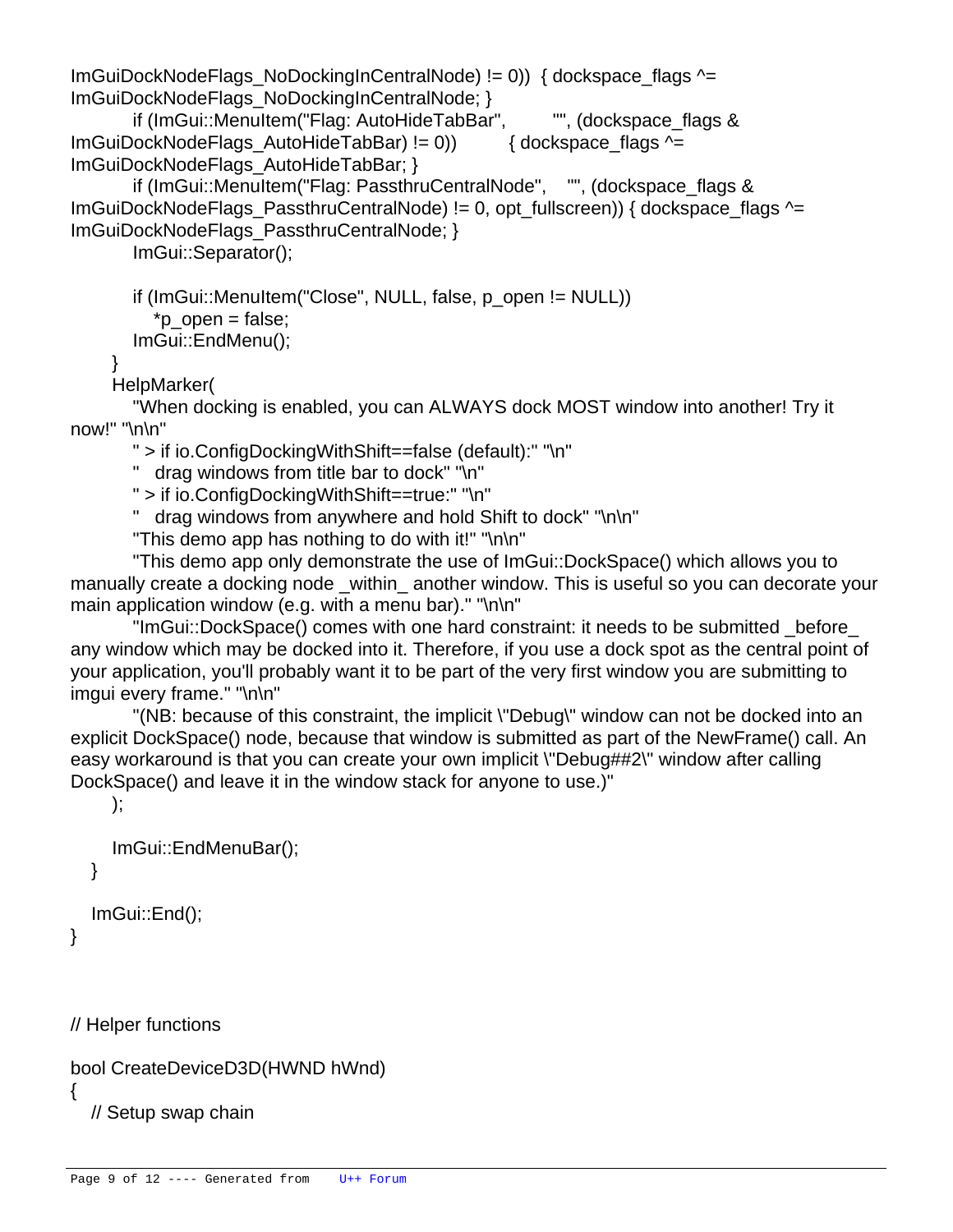```
DXGI_SWAP_CHAIN_DESC sd;
   ZeroMemory(&sd, sizeof(sd));
   sd.BufferCount = 2;
  sd.BufferDesc.Width = 0;
  sd.BufferDesc.Height = 0;
  sd.BufferDesc.Format = DXGI_FORMAT_R8G8B8A8_UNORM;
   sd.BufferDesc.RefreshRate.Numerator = 60;
   sd.BufferDesc.RefreshRate.Denominator = 1;
  sd.Flags = DXGI_SWAP_CHAIN_FLAG_ALLOW_MODE_SWITCH;
  sd.BufferUsage = DXGI_USAGE_RENDER_TARGET_OUTPUT;
   sd.OutputWindow = hWnd;
   sd.SampleDesc.Count = 1;
  sd.SampleDesc.Quality = 0;
   sd.Windowed = TRUE;
   sd.SwapEffect = DXGI_SWAP_EFFECT_DISCARD;
  UINT createDeviceFlags = 0:
   //createDeviceFlags |= D3D11_CREATE_DEVICE_DEBUG;
  D3D_FEATURE_LEVEL featureLevel;
   const D3D_FEATURE_LEVEL featureLevelArray[2] = { D3D_FEATURE_LEVEL_11_0,
D3D_FEATURE_LEVEL_10_0, };
   if (D3D11CreateDeviceAndSwapChain(NULL, D3D_DRIVER_TYPE_HARDWARE, NULL,
createDeviceFlags, featureLevelArray, 2, D3D11_SDK_VERSION, &sd, &g_pSwapChain,
&g_pd3dDevice, &featureLevel, &g_pd3dDeviceContext) != S_OK)
     return false;
   CreateRenderTarget();
   return true;
}
void CleanupDeviceD3D()
{
   CleanupRenderTarget();
  if (g_pSwapChain) \{g_pSwapChain\} Release(); g_pSwapChain = NULL; }
  if (g_p)d3dDeviceContext { g_pd3dDeviceContext >Release(); g_pd3dDeviceContext = NULL; }
  if (g_pd3dDevice) { g_pd3dDevice->Release(); g_pd3dDevice = NULL; }
}
void CreateRenderTarget()
{
   ID3D11Texture2D* pBackBuffer;
   g_pSwapChain->GetBuffer(0, IID_PPV_ARGS(&pBackBuffer));
   g_pd3dDevice->CreateRenderTargetView(pBackBuffer, NULL, &g_mainRenderTargetView);
   pBackBuffer->Release();
}
void CleanupRenderTarget()
{
```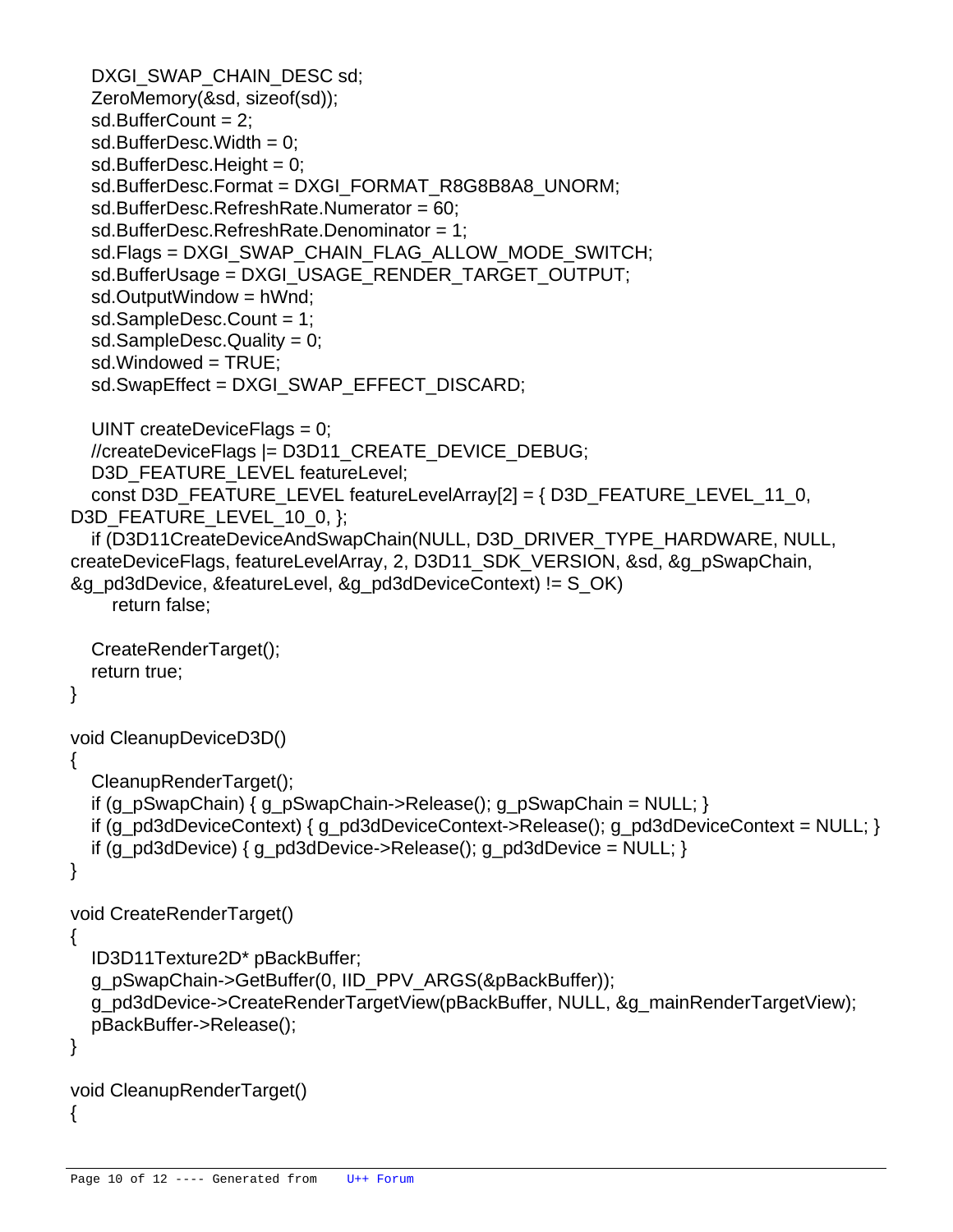```
 if (g_mainRenderTargetView) { g_mainRenderTargetView->Release();
g_mainRenderTargetView = NULL; \}}
#ifndef WM_DPICHANGED
```

```
#define WM_DPICHANGED 0x02E0 // From Windows SDK 8.1+ headers
#endif
```
// Forward declare message handler from imgui\_impl\_win32.cpp extern IMGUI\_IMPL\_API LRESULT ImGui\_ImplWin32\_WndProcHandler(HWND hWnd, UINT msg, WPARAM wParam, LPARAM lParam);

// Win32 message handler

```
LRESULT WINAPI WndProc(HWND hWnd, UINT msg, WPARAM wParam, LPARAM lParam)
{
  if (ImGui_ImplWin32_WndProcHandler(hWnd, msg, wParam, lParam))
     return true;
   switch (msg)
   {
   case WM_SIZE:
    if (g_pd3dDevice != NULL && wParam != SIZE_MINIMIZED)
     {
       CleanupRenderTarget();
       g_pSwapChain->ResizeBuffers(0, (UINT)LOWORD(lParam), (UINT)HIWORD(lParam),
DXGI_FORMAT_UNKNOWN, 0);
       CreateRenderTarget();
     }
     return 0;
   case WM_SYSCOMMAND:
    if ((wParam & 0xfff0) == SC KEYMENU) // Disable ALT application menu
       return 0;
     break;
   case WM_DESTROY:
     ::PostQuitMessage(0);
     return 0;
   case WM_DPICHANGED:
     if (ImGui::GetIO().ConfigFlags & ImGuiConfigFlags_DpiEnableScaleViewports)
     {
      //const int dpi = HIWORD(wParam);
      //printf("WM_DPICHANGED to %d (%.0f%%)\n", dpi, (float)dpi / 96.0f * 100.0f);
       const RECT* suggested_rect = (RECT*)lParam;
       ::SetWindowPos(hWnd, NULL, suggested_rect->left, suggested_rect->top,
suggested_rect->right - suggested_rect->left, suggested_rect->bottom - suggested_rect->top,
SWP_NOZORDER | SWP_NOACTIVATE);
     }
     break;
```

```
 }
```